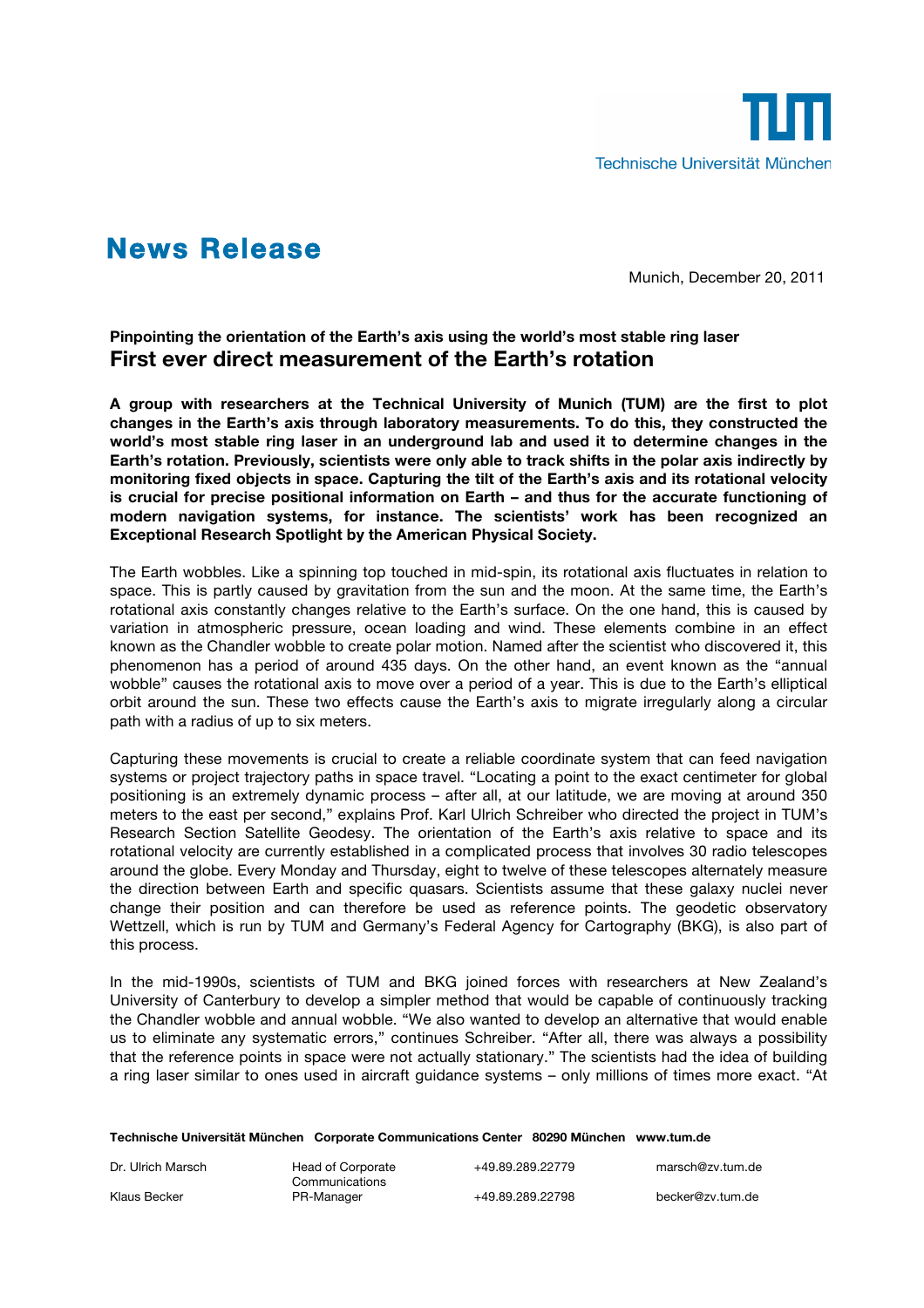the time, we were almost laughed off. Hardly anyone thought that our project was feasible," says Schreiber.

Yet at the end of the 1990s, work on the world's most stable ring laser got underway at the Wettzell observatory. The installation comprises two counter-rotating laser beams that travel around a square path with mirrors in the corners, which form a closed beam path (hence the name *ring* laser). When the assembly rotates, the co-rotating light has farther to travel than the counter-rotating light. The beams adjust their wavelengths, causing the optical frequency to change. The scientists can use this difference to calculate the rotational velocity the instrumentation experiences. In Wettzell, it is the Earth that rotates, not the ring laser. To ensure that only the Earth's rotation influences the laser beams, the four-by-four-meter assembly is anchored in a solid concrete pillar, which extends six meters down into the solid rock of the Earth's crust.

The Earth's rotation affects light in different ways, depending on the laser's location. "If we were at one of the poles, the Earth and the laser's rotational axes would be in complete synch and their rotational velocity would map 1:1," details Schreiber. "At the equator, however, the light beam wouldn't even notice that the Earth is turning." The scientists therefore have to factor in the position of the Wettzell laser at the 49th degree of latitude. Any change in the Earth's rotational axis is reflected in the indicators for rotational velocity. The light's behavior therefore reveals shifts in the Earth's axis.

"The principle is simple," adds Schreiber. "The biggest challenge was ensuring that the laser remains stable enough for us to measure the weak geophysical signal without interference – especially over a period of several months." In other words, the scientists had to eliminate any changes in frequency that do not come from the Earth's rotation. These include environmental factors such as atmospheric pressure and temperature. They relied predominantly on a ceramic glass plate and a pressurized cabin to achieve this. The researchers mounted the ring laser on a nine-ton Zerodur base plate, also using Zerodur for the supporting beams. They chose Zerodur as it is extremely resistant to changes in temperature. The installation is housed in a pressurized cabin, which registers changes in atmospheric pressure and temperature (12 degrees) and automatically compensates for these. The scientists sunk the lab five meters below ground level to keep these kinds of ambient influences to a minimum. It is insulated from above with layers of Styrodur and clay, and topped by a four-meter high mound of Earth. Scientists have to pass through a twenty-meter tunnel with five cold storage doors and a lock to get to the laser.

Under these conditions, the researchers have succeeded in corroborating the Chandler and annual wobble measurements based on the data captured by radio telescopes. They now aim to make the apparatus more accurate, enabling them to determine changes in the Earth's rotational axis over a single day. The scientists also plan to make the ring laser capable of continuous operation so that it can run for a period of years without any deviations. "In simple terms," concludes Schreiber, "in future, we want to be able to just pop down into the basement and find out how fast the Earth is accurately turning right now."

| Technische Universität München Presse & Kommunikation 80290 München |  |  |
|---------------------------------------------------------------------|--|--|
|---------------------------------------------------------------------|--|--|

| Dr. Ulrich Marsch | Head of Corporate<br>Communications | +49.89.289.22779 | marsch@zv.tum.de |
|-------------------|-------------------------------------|------------------|------------------|
| Klaus Becker      | PR-Manager                          | +49.89.289.22798 | becker@zv.tum.de |